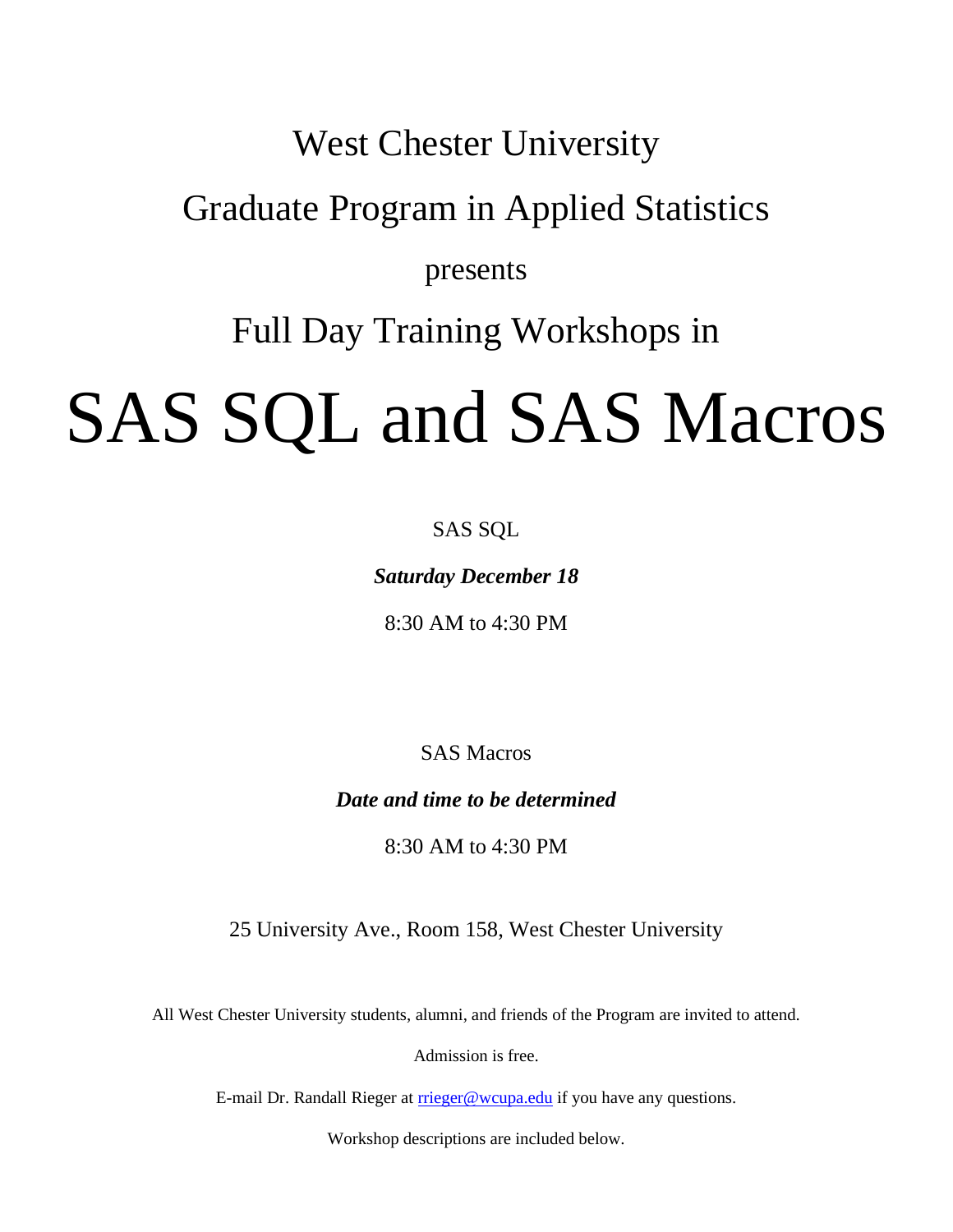### *Overview of SAS SQL Seminar*

**Audience for the seminar:** Students with very little SAS experience, and SAS programmers with a few years experience, can benefit from this seminar. *People new to SAS should feel free to attend. This seminar is especially helpful for people with less than a year of Proc SQL.*

The seminar leader, Russ Lavery, has given these presentations both internationally (Europe and Asia) and state-side at such institutions as Harvard, UPenn, Rutgers and Philadelphia University. Parts of this presentation have won two awards at international conferences.

**Overview:** PROC SQL is very a powerful tool for querying data and is so versatile that it should be the entry point for learning SAS. If you know PROC SQL, *you can use it in place of many other SAS procedures*. It often allows you to "get the job done in SAS" without knowing all of SAS. It is the Swiss army knife of procedures and should be understood by every programmer and statistician.

In addition to PROC SQL being important in SAS, learning SQL is the key to learning other software and is an important career skill. SQL is the basis for Queries in M.S. Access, Oracle, Business Objects, and many other packages.

SQL has been difficult to learn because SQL has been a "black box". The historical teaching method has been to have the student run dozens of SQL queries until s/he recognizes a pattern – but it has been impossible to explain why results come out as they do. This seminar shows a graphical model of previously undocumented PROC SQL internal processes and makes PROC SQL easy to learn.

The major deliverable of this seminar is the graphical representation of the SQL process and we use that graphical model to develop rules for describing, and predicting, the SQL process. These descriptive rules translate directly into coding rules and allow a programmer to quickly code PROC SQL queries.

| The graphical model of SQL Queries | <b>Displaying Query Results</b>        | Presenting data          |
|------------------------------------|----------------------------------------|--------------------------|
|                                    | Summarizing data                       |                          |
| The graphical model of SQL sub-    | Non-correlated sub-queries             | Correlated sub-queries   |
| Queries                            |                                        |                          |
| <b>SQL</b> Joins                   | SQL joins vs Data step Joins           | Reflexive joins          |
|                                    | Multiple SQL joins and the pivot table |                          |
| Set Operators – so useful Venn you | introduction to set operators          |                          |
| need them                          | the EXCEPT operator                    | The INTERSECT operator   |
|                                    | the UNION operator                     | The OUTER UNION operator |
| SQL as an environment              | Creating views with the SQL procedure  |                          |
|                                    | Integrity constraints                  | Dictionary tables        |
|                                    | SQL options                            |                          |
| <b>SQL</b> Performance             | Indexes and the where clause           |                          |
|                                    | The SQL optimizer and the where clause |                          |

There are no in-seminar *computer* exercises and laptops will not be needed. However, there will be group exercises during the seminar, to aid in understanding and increase retention of the presented material. Groups will be formed at 8:30 AM. **Please be on time so that you do not disrupt the others in the class.**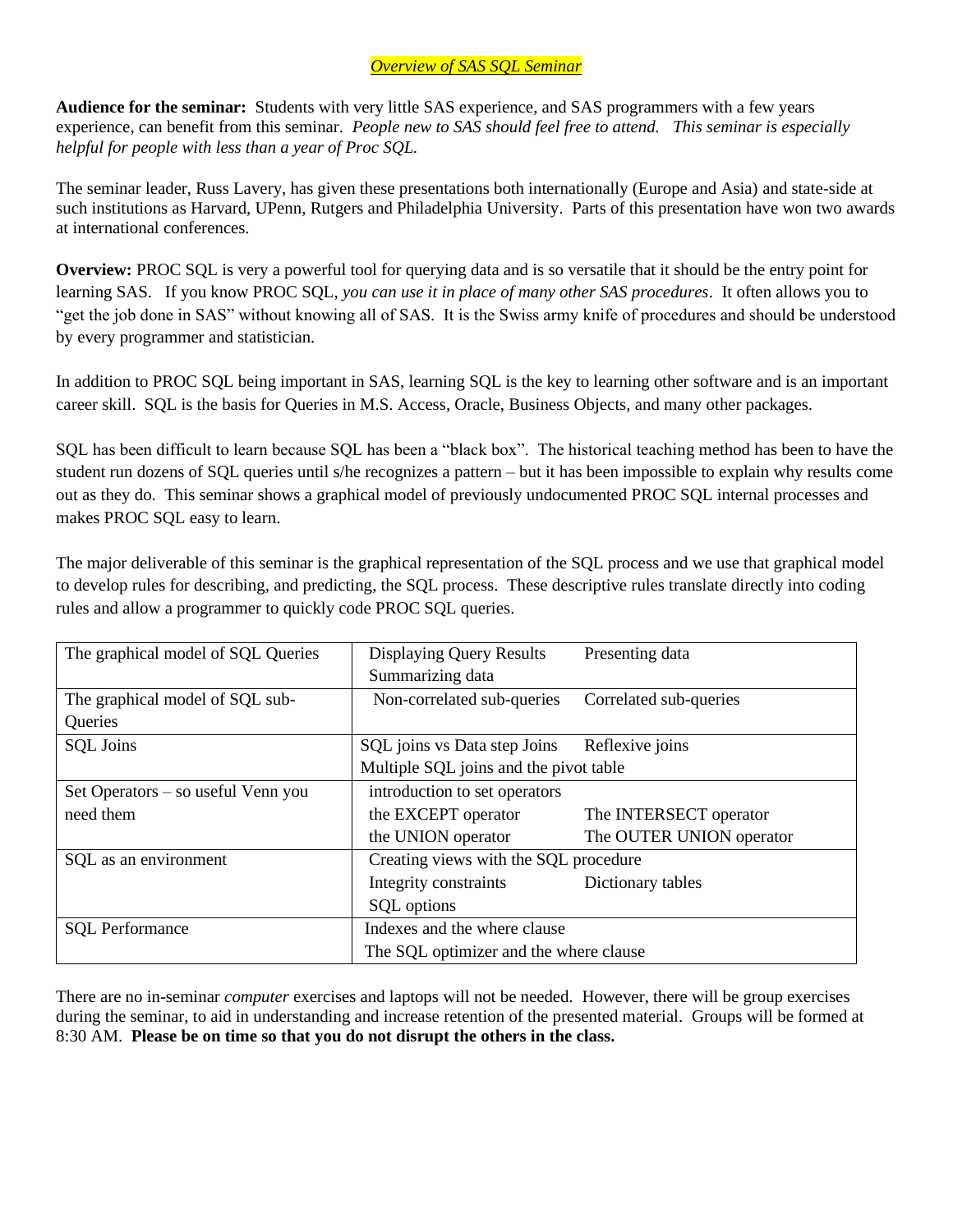The seminar leader, Russ Lavery, has given these presentations both internationally (Europe and Asia) and state-side at such institutions as Harvard, UPenn, Rutgers and Philadelphia University.

**Audience for this seminar:** This will NOT teach "basic SAS" and is NOT for people with less than 3 months (preferably people have 6 months) of SAS experience. Experienced programmers will see a graphical model of SAS that greatly simplifies thinking about macros. This graphically presented paradigm will help experienced programmers explain their macros to junior programmers and is very valuable. It is expected that this full-day seminar will reduce, by 200 manhours, the time needed to learn macros.

#### **Overview of SAS Macro Seminar**

This seminar is presented to help students transition from doing analysis in SAS, as a student, to doing analysis in SAS as a working professional. While students often spend 90% of their time in statistical procedures, working SAS professionals spend 90% of their time in the data step and the macro language. Macros are used in almost every SAS corporate/consulting environment.

Learning the SAS macro language is often a time consuming, and stressful part of transitioning into the working world. Macros are used to make SAS code simpler and easier to maintain. Additionally, macros are used to automate processes and make processes/programs "production". Without knowledge of SAS macros, a new employee cannot maintain, or sometimes even read, legacy SAS code (legacy code is code written by the last person who last had your job or by the person who sits in the next cube). Not being able to read code is a very unpleasant situation, with severe career implications.

For a high level summary, the seminar will cover:

The SAS supervisor Tokenization The Macro Catalog The Macro Symbol Table<br>
% let and & Evaluating the & & Call Symput & Symput Call Execute Evaluating the  $&&&$  Call Symput  $&$  Symget Call Execute Using macros to automate a process (two common ways to make a program), Using macros to create data driven programs

Important "Take Aways" from the seminar are:

1000+ lines of SAS macro examples (all the examples in Seminar)

Sample Code for how to perform 4 common Macro tasks. This can be used as "starter code" when on a job as well as a "self-test on Macro" concepts.

*Below is a detailed list of topics covered in the macro seminar*

Four essential skills in 6 examples

- Skill 1) wrap code in a macro and call it with different parameters
- Skill 2) Automate jobs (have your program write your program)
	- a) % do loop and the &&state&i
	- b) automate with SQL and the %scan loop
- Skill 3) Conditionally executing code with a %if

Skill 4) Making "macro code snippets" (macro's that generate part of a SAS statement)

Components of the SAS system Tokenization and the 4 types of tokens The three compiles/executes that happen when running a macro program The Macro Symbol Table and the Macro Catalog Moving tokens into and out of the Macro Symbol Table and the Macro Catalog Evaluating multiple ampersands (&StateNo &&StateNo &&&StateNo &&&&StateNo) The effect of single vs double quotes Global vs local variables Rules that are applied to tokens as they flow into the Macro Catalog